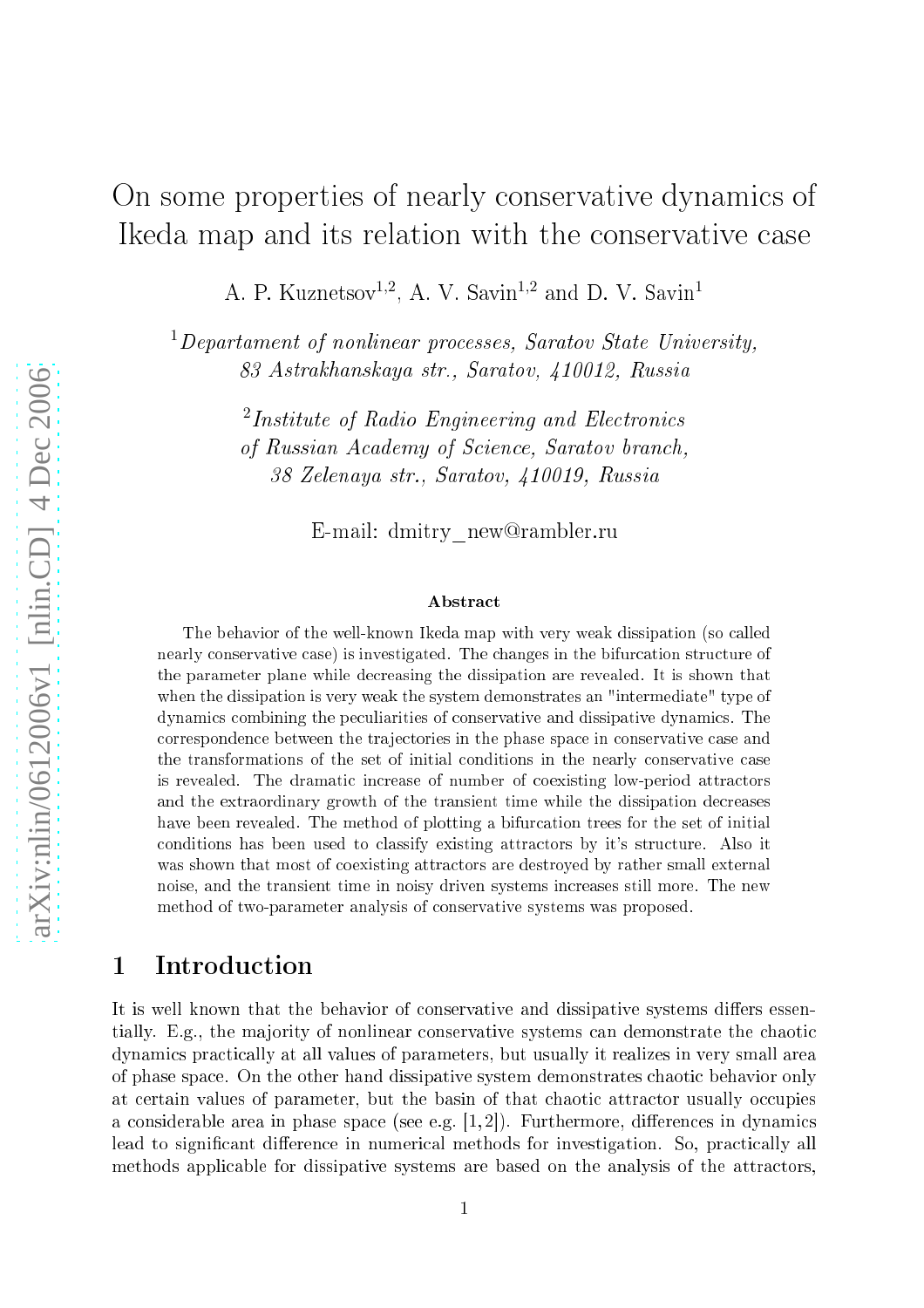while conservative systems have no attractor at all. As a result two practically independent bran
hes studying onservative and dissipative systems orrespondingly had been formed in nonlinear dynami
s.

But physi
ally dissipative and onservative systems are not isolated and for a big number of systems a transition from dissipative to onservative systems while ontinuous change of the parameters can occur. In this case dynamics changes smoothly from dissipative to conservative and some "intermediate" behavior should occur "near" the conservative case. Investigation of this process seems to be very interesting because such behavior should demonstrate both onservative and dissipative features. Su
h investigations were began in [3] for so-called rotor map, or standard map, which conservative modification is the classical model of conservative system (see e.g. [2]). It had been revealed, that the rotor map ould demonstrate very pe
uliar dynami
s ombining some features of conservative and dissipative dynamics while its Jacobian approaches 1. In particular, a huge number of co-existing low-period periodic attractors can be observed, which leads to significant dependence of the dynamics on the initial conditions. We should note that su
h dependen
e is typi
al for onservative systems.

In this paper we try to investigate the dynamics of another classical model - the Ikeda map - while dissipation decreases and the system evolutes from dissipative to conservative.

### <sup>2</sup> Ikeda map

The Ikeda map

$$
z_{n+1} = A + Bz_n \exp(i(|z_n|^2 + \psi))
$$
\n(1)

had been proposed by Ikeda *et al.* [4] to describe the dynamics of light in the ring cavity. Now it is one of the lassi
al models of nonlinear dynami
s demonstrating a big number of it's basi phenomena. We would like to emphasize that the Ikeda map is an approximate stroboscopic map for a driven nonlinear oscillator [5] and so can roughly describe a big amount of systems of different nature. Let's consider the connection between map (1) and the pulse driven nonlinear os
illator

$$
\ddot{x} + \gamma \dot{x} + \omega_0^2 x + \beta x^3 = \sum C \delta(t - nT) \tag{2}
$$

more detail. The Ikeda map can be obtained from the Eq.  $(2)$  if one solves the autonomic equation between external pulses by method of slow amplitudes. The connection between parameters of Eqs. (1) and (2) is given by following formulae:

$$
A = \frac{C}{\omega_0} \sqrt{\frac{3\beta}{8\omega_0} \frac{1 - e^{-\gamma T}}{\gamma}}, B = e^{-\gamma T/2}, \psi = \omega_0 T.
$$
 (3)

The Jacobian of this map is equal to  $B^2$ , hence  $B=1$  corresponds to the conservative system,  $B < 1$  - to dissipative and  $B \approx 1$  - weakly dissipative (nearly conservative) system. Nowadays the dynamics of the Ikeda map in dissipative case is well studied (see e.g.  $[5-7]$ ). In particular, it is known that so called "crossroad area" structures [8,9] typical for driven nonlinear oscillator exist in the parameter plane of this map (fig. 1 a).

At the transition to weakly dissipative ase the general stru
ture of the parameter plane remains practically the same, but some changes occur (see fig. 1 b). For example, the "crossroad area" structure changes, and the degenerate flip [10] point appears on the period-doubling line, indicating the appearance of the supercritical period-doubling bifurcation. Also it should be mentioned that a transition to chaos occurs now at smaller values of parameter A.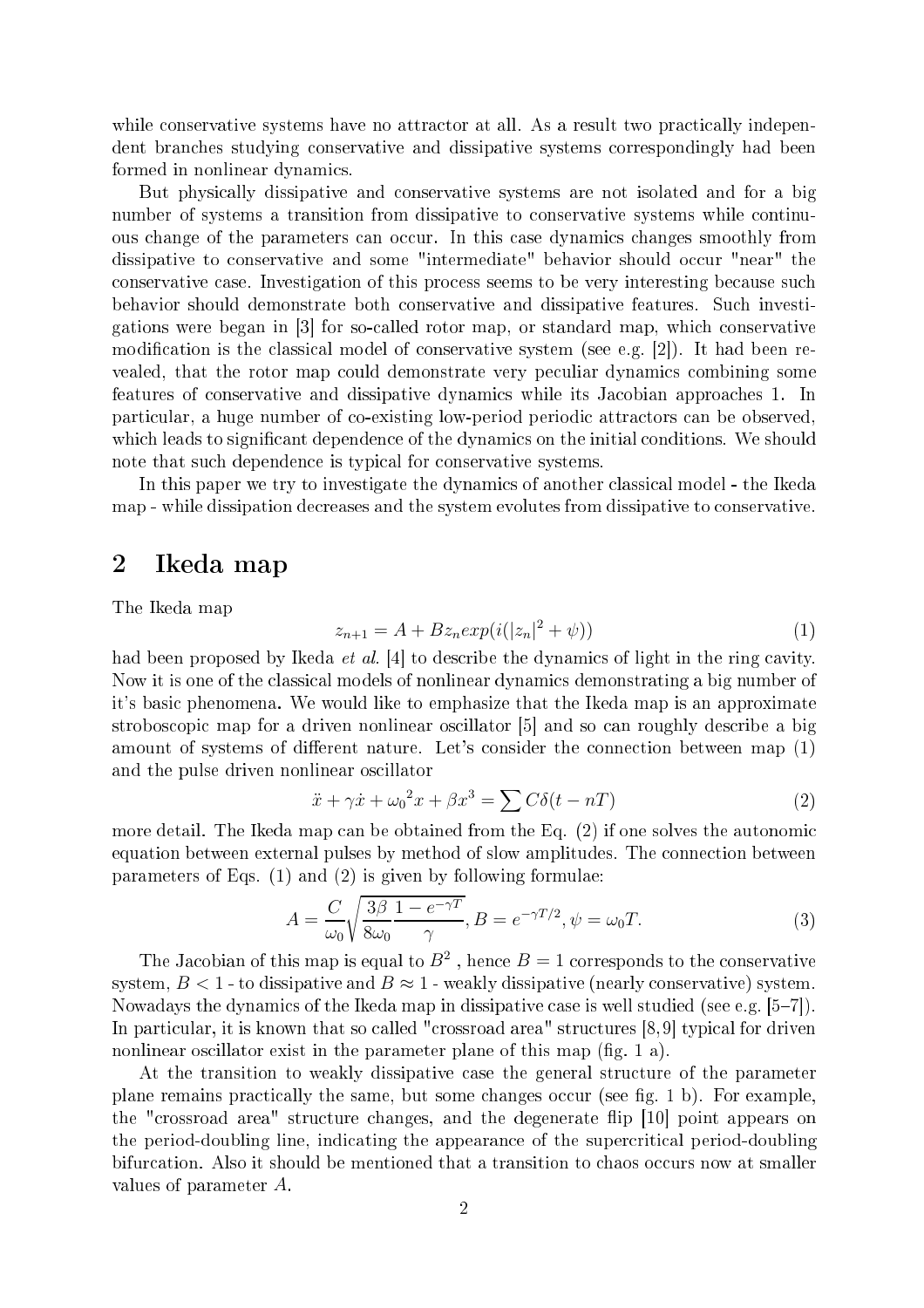

Figure 1: The structure of the parameter plane of the Ikeda map (1) with essential (a,  $B = 0.3$ ) and weak (b,  $B = 0.99$ ) dissipation. On the left side there are so called charts of dynamical regimes where the stability regions of the cycles of different periods are shaded with different gray shades. On the right side there are bifurcation lines of Ikeda map  $(1)$ plotted by the *Content* program. CP means a cusp point,  $DP -$  the degenerated flip point.

### Evolution of attractors with the decrease of dissipa-3 tion

Now let's turn to the analysis of the phase space structure in the nearly conservative case. For this we have taken "cloud" of points in the phase space and have observed the consecutive stages of its condensing on the attractor (see fig. 2). We can see that at the first stages of cloud evolution (fig. 2 a) structures similar to the phase portrait in conservative case  $(fig, 2 d)$  arise. At further stages of the dynamics several focuses which attract other points can be seen (see fig. 2 b, where these focuses are marked by stars). The location of those focuses corresponds to the location of the elliptic fixed points in onservative ase. It shows us that on small times of evolution a weakly dissipative system demonstrates nearly onservative dynami
s with further transition to dissipative dynami
s.

When all transients have died away, several attracting points can be seen in the phase space (see fig. 2 c) although this point on the parameter plane is inside the region of the period 1 at the fig. 1 b. This allows us to suppose that several periodic attractors coexist at this point of the parameter plane, i.e. multistability exists.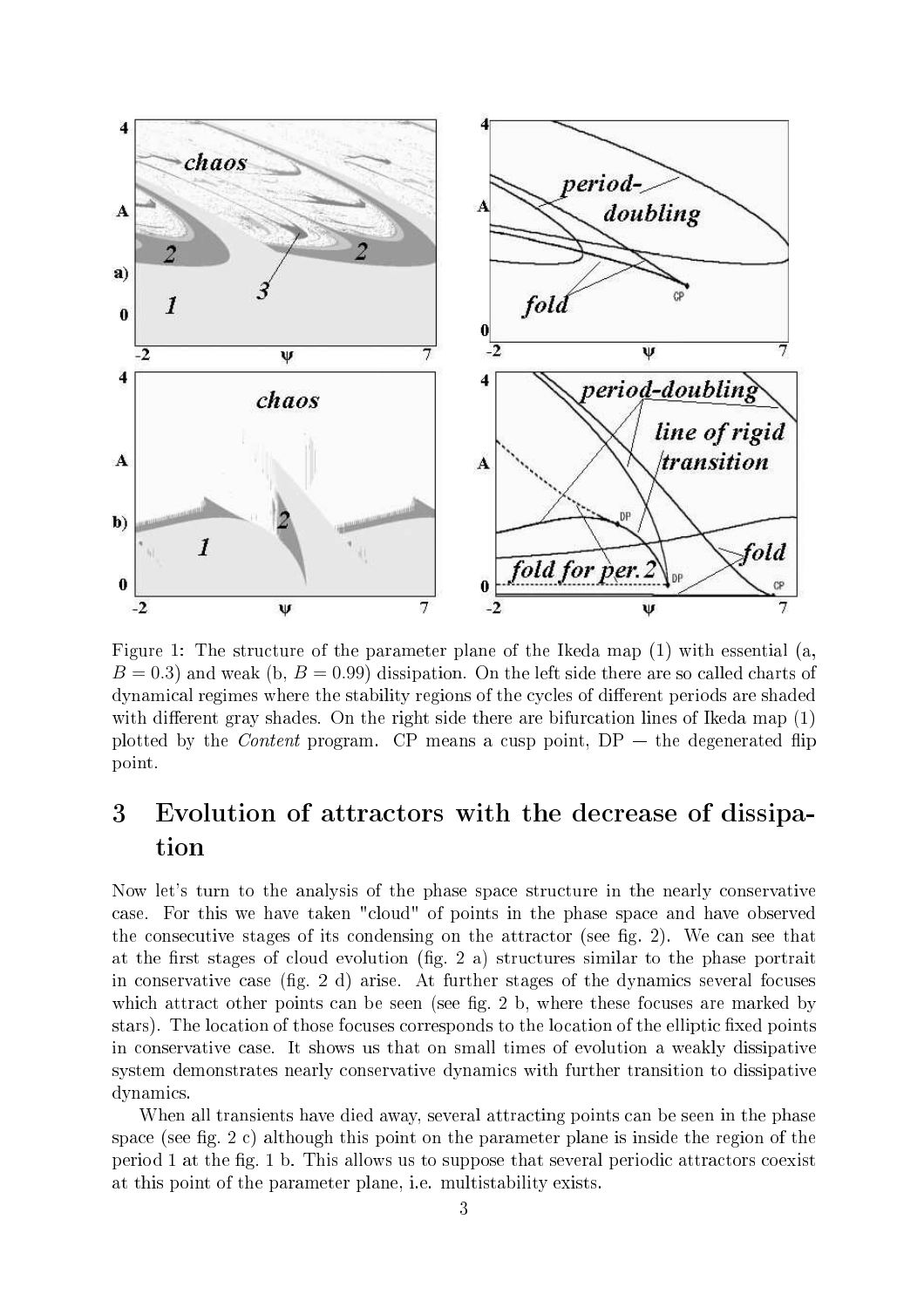

Figure 2: The different stages of the evolution of cloud of initial conditions for the Ikeda map (1) in weakly dissipative case  $(a-c)$  and phase portrait in the conservative case (d). The figures a-c differs by the number of missed iterations: a)  $200$ ; b)  $660$ ; c)  $6000$ . The locations of focuses are marked by stars at fig. b. Values of parameters:  $A = 0.5$ ;  $\psi =$  $3\pi/4$ ;  $B = 0.99$  (a-c),  $B = 1$  (d).

For investigation of this phenomenon in weakly dissipative case a method of drawing bifurcation trees for a set of initial conditions on one diagram had been proposed in [3]. At each value of the control parameter one should take a set of the initial conditions, make a sufficient number of iterations to cut off all transients and then plot several consequent iterations at the "parameter - variable" plane. Su
h diagrams allow us to obtain the number of coexisting attractors and to trace their transformations while changing the parameter. It seems natural to hoose a set of initial onditions in the domain where an attractor exists to decrease the amount of calculations. From (1) we can obtain  $|z_{k+1}| <$  $A + B|z_k|$ . It is obvious that an attractor can't exist in the domain, where  $|z_{k+1}| \leq |z_k|$ because there  $|z_k|$  decreases. The boundary of this domain we can determine from the condition  $|z_{k+1}| \leq A + B|z_k| \leq |z_k|$ . Hence,  $|z_k| \geq A/(1-B)$  is the domain where an attractor can't exist. Therefore, the domain of attractor existence is bounded by the condition  $|z| \leq A/(1-B)$ , i.e.  $|z|_{max} = A/(1-B)$ . We'll take initial conditions on the mesh in the rectangle  $[-x_{max}, x_{max}] \times [-y_{max}, y_{max}]$ , where  $x_{max} = y_{max} = A/(1 - B)$ .

Bifurcation diagrams for different values of dissipation parameter B plotted by this method are shown in fig. 3. On all of them we can see the "basic" attractor, which arises at  $A = 0$  and demonstrates the first period-doubling bifurcation at values A near 1. This attractor has the largest basin so usually it is represented on the charts (fig. 1). Besides it there are some "secondary" attractors. They arise at non-zero values of parameter A and demonstrate classical transition to chaos by period-doubling cascade. Their bifurcation trees have rather simple "classical" structure. Let's refer such attractors as the attractors of first type.

At relatively strong dissipation  $(B = 0.5)$  a number of such "secondary" attractors is not very big but it in
reases while de
reasing of dissipation and they arise at smaller values of A. Also the distance between them along the A axe decreases. Furthermore, fragments with essentially more omplex dynami
s arise on bifur
ation diagrams.

Attractors corresponding to these trees arise at rather large values of A and are characterized with a smaller interval of their existence on A axe than attractors of the first type. We shall refer them as the attractors of the second type. The number of such at-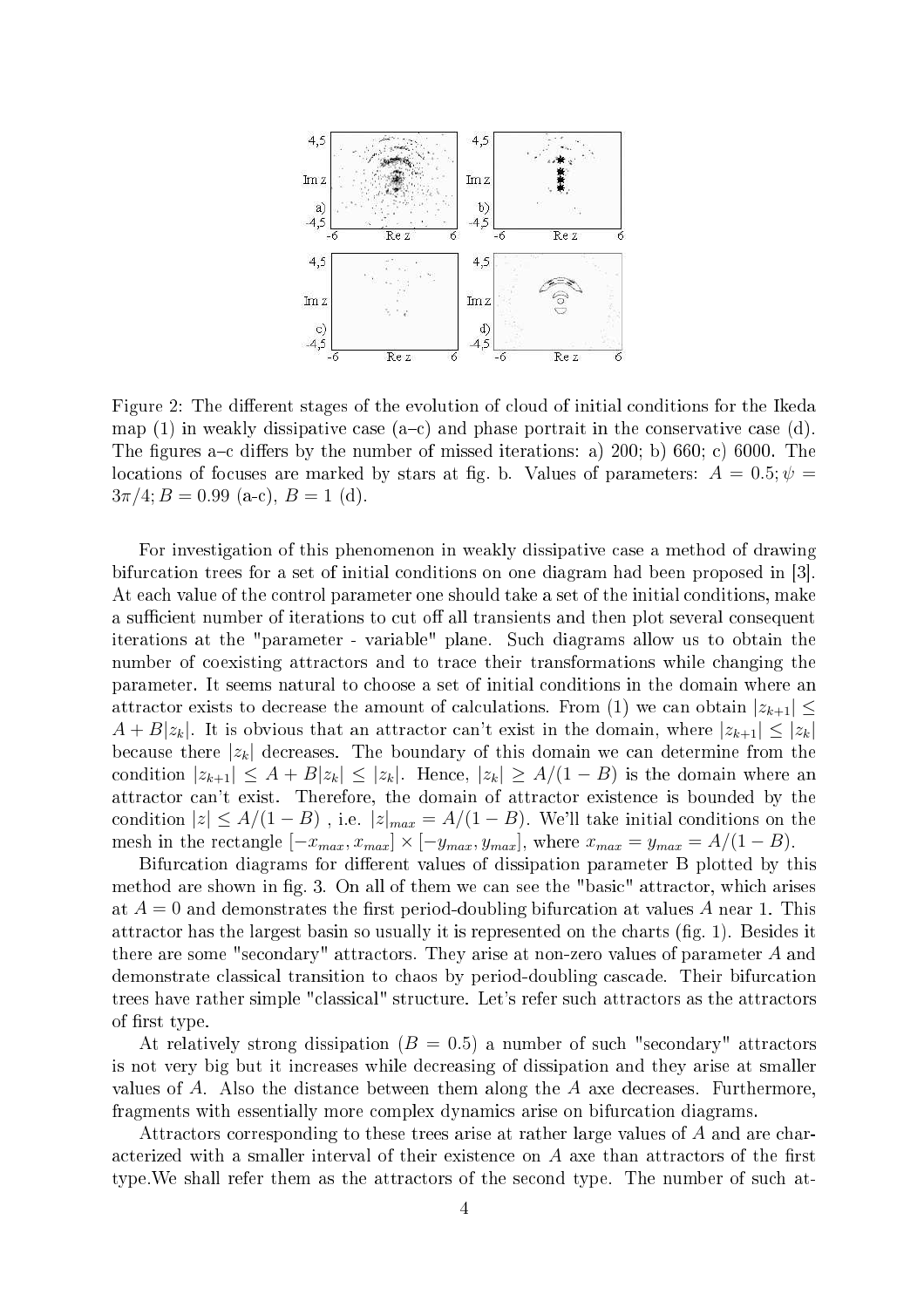

Figure 3: Bifurcation diagrams for the map (1) for different values of dissipation parameter: a)  $B = 0.5$ ; b)  $B = 0.75$ ; c)  $B = 0.9$ ; d)  $B = 0.95$ ; e)  $B = 0.99$ ; f)  $B = 0.999$ .  $\psi = 0.$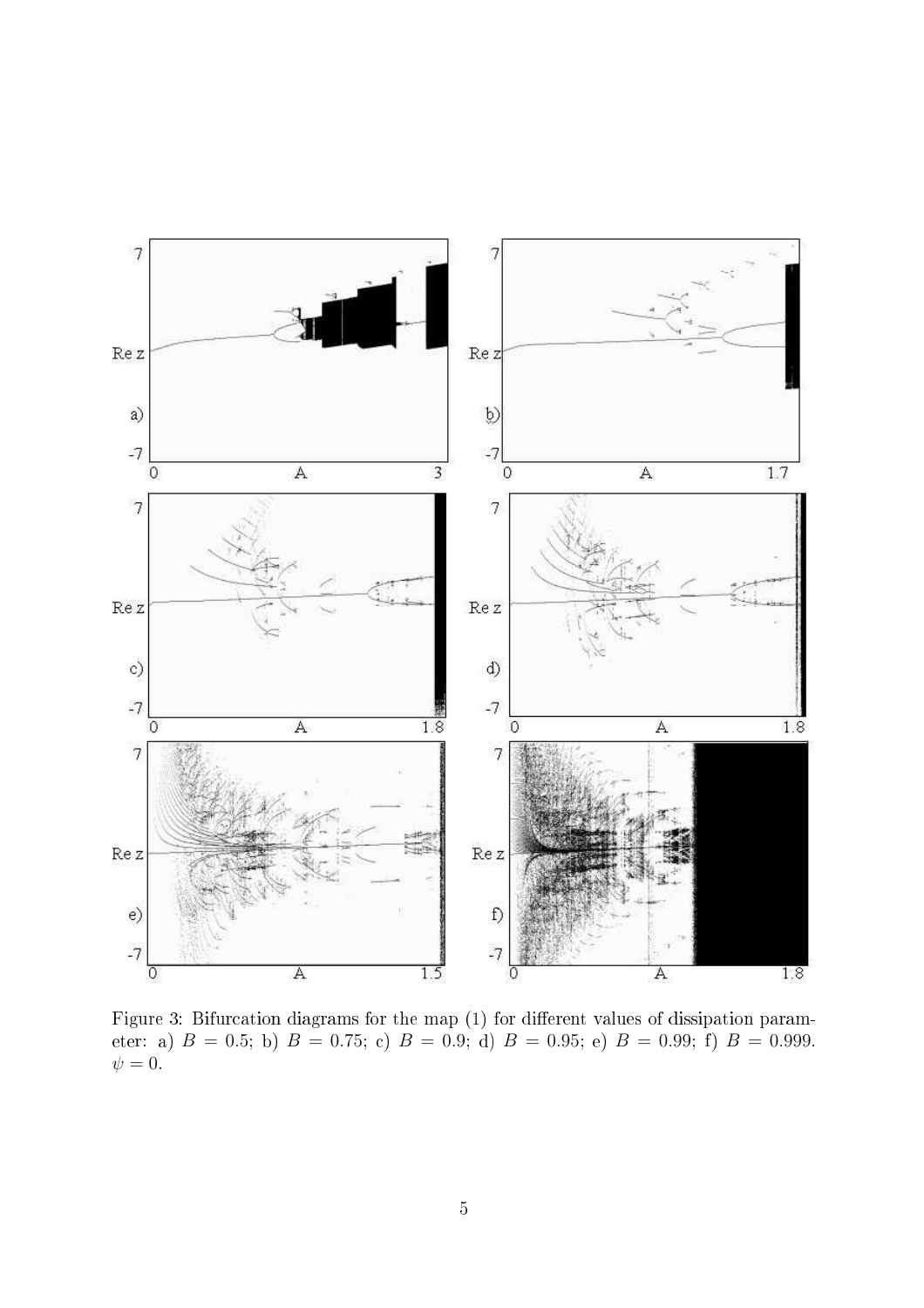tractor also increases while decreasing the dissipation.

Now let's investigate a weakly dissipative case (fig. 3 f,e) in more detail. First we consider the case  $B = 0.99$  (fig. 3 f). It should be marked that the transient time becomes extremely long (up to 500000 iterations) at this case and more than ten times exceeds the transient time for essentially dissipative system. In the fig. 4 the bifurcation diagrams for different transient time are shown. It can be seen that besides it's extreme length, the transient time essentially depends on the parameter  $A$ . This dependence is extremely irregular so the areas where transient time is less then 20000 iterations inter
hange with areas where it is more than 200000 iterations.



Figure 4: Bifurcation diagram for the map (1) with a different number of missed iterations (transient process): a) 5000; b) 20000; c) 200000. Parameters  $B = 0.99$ ;  $\psi = 0$ .

Now let us discuss the diagram structure when all transients have died away (fig.  $3 f$ ). It demonstrates a big number of attractors both of the first and second types. It should be noted that in fact there exist a considerably greater number of attractors than it can be seen on the bifur
ation diagram be
ause many attra
tors have the basin smaller than a period of the initial conditions mesh. It is confirmed by the fact that the structure of the bifur
ation diagram ompli
ates essentially when a number of points of the mesh increases from 400 to 10000 points (in particular, a number of attractors of the second type increases). At the same time there are no changes constrained with the attractors of the first type, which shows that they have larger basins and, consequently, their observation in realistic system is more probable.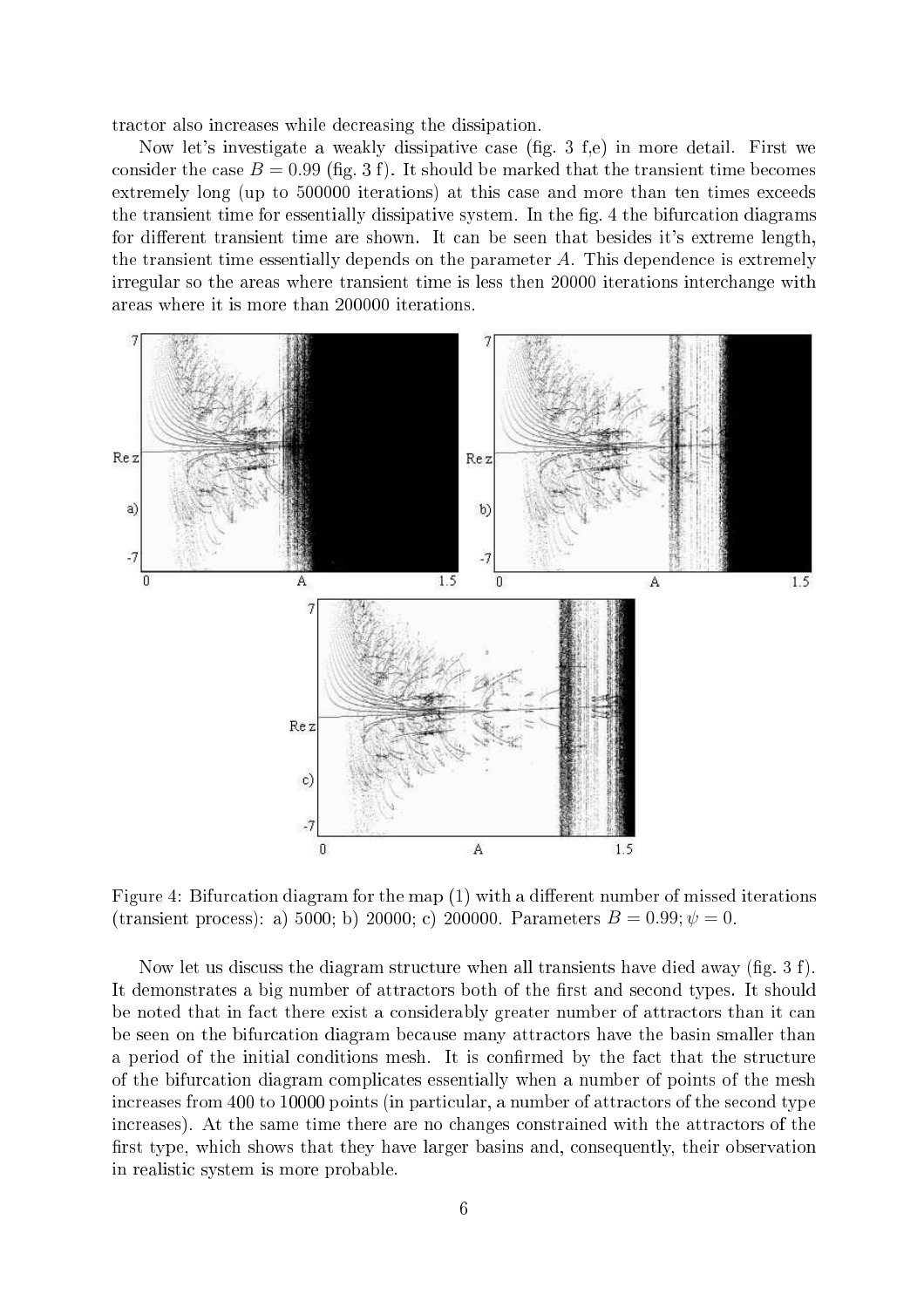There are no chaotic attractors on the bifurcation diagram for the mesh with 400 initial conditions. We think that it is also because their basins are too small. The perioddoubling cascade for the majority of attractors is observed only up to period 2 which can be caused by two reasons. First is that in conservative systems the distance between two onse
utive period-doubling points de
reases mu
h faster than in dissipative (
orresponding constant  $\delta = 8.7210972...$  is essentially greater than well-known Feigenbaum constant 4,6692016...), so the regions of high periods an't be represented on the bifur
ation diagram. The se
ond is that the attra
tors an undergo a risis rea
hing the boundary of it's basin. This assumption seems to be more realistic; some arguments in its favor will be dis
ussed in se
tion 4.

Besides of the bifurcation diagrams for variable  $x = Re\ z$  diagrams for other variables such as  $y = Im z$  and  $|z|^2$  has been built (fig. 5). On  $|z|^2$  diagram (fig. 5 b,c) it is clearly seen that the attractors of the second type are attractors of period 2 and higher because orresponding bifur
ation trees always onsists of two and more bran
hes. Also it should be noted that while the x value for the attractors of the first type increases with the decrease of the parameter A, the y value decreases, and  $|z|^2$  value remains practically constant. It means the point in the phase plane moves on a circle, approaching the real axe while A tends to zero.



Figure 5: Bifurcation diagrams for variables  $y = Im z$  and  $|z|^2$ . The parameters  $B =$  $0.99; \psi = 0.$ 

For weaker dissipation ( $B = 0.999$ , fig. 3 f) transient time reaches 5000000 iterations and a number of coexisting attractors extends extremely, but evidently there are no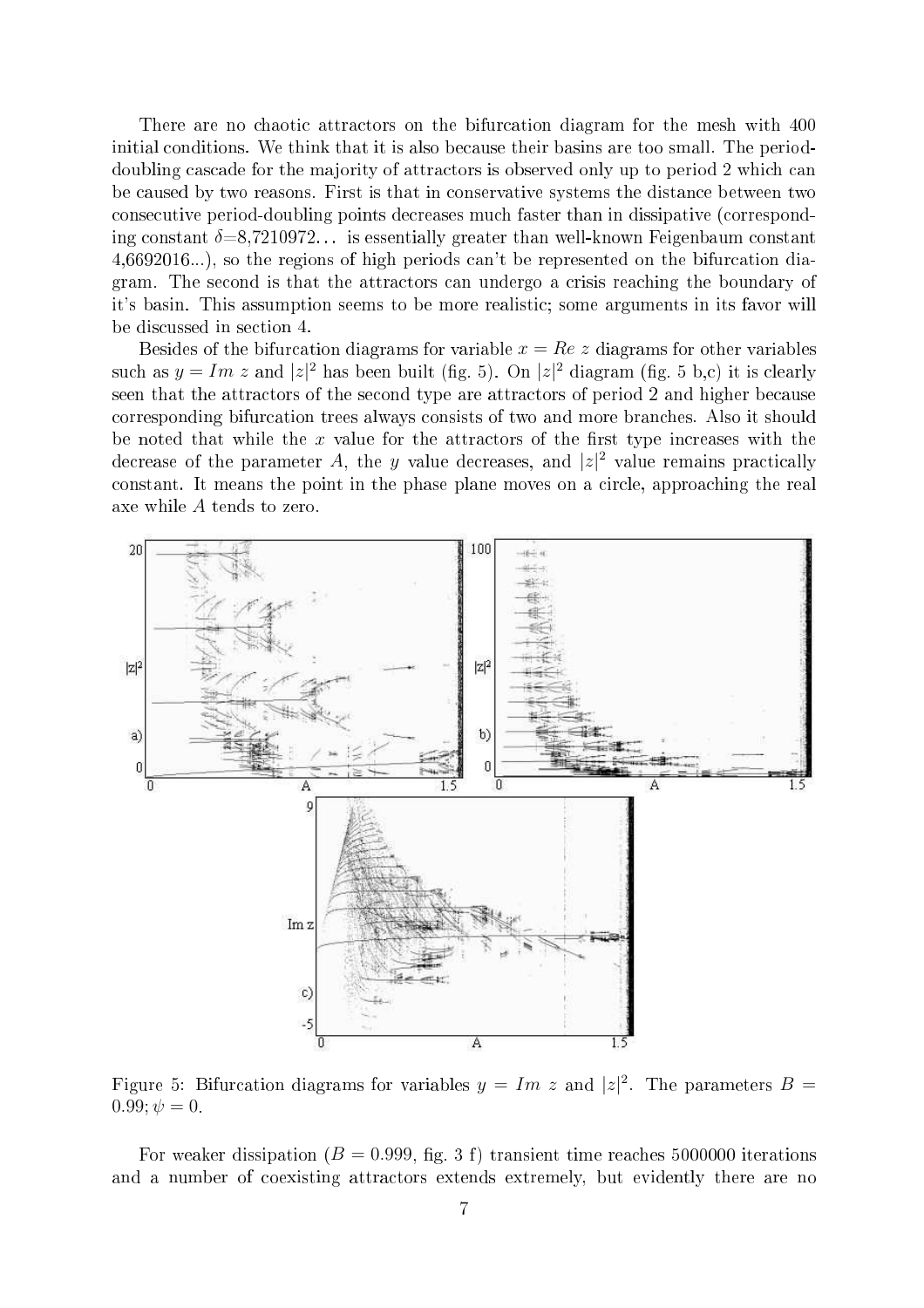qualitative hanges in the stru
ture of the diagram, e.g. all attra
tors an be divided into the same two types.

In this case the attractors of the first type form several "families" which tends to the horizontal lines with the increase of the parameter  $A$ . We can say that in previous case there are only one "family" which includes all attractors of the first type and in this case there are several "families". The "center" of each "family" is the attractor (stable fixed point) with very weak dependen
e on the parameter represented by horizontal line on the diagram. Empty lines between the "families" may be seen on the diagram so it is naturally to suppose that also some unstable fixed points with very weak dependence on the parameter exists being the boundaries between the "families" of the attractors.

### <sup>4</sup> Noisy driven weakly dissipative Ikeda map

In the previous sections we have shown that the Ikeda map demonstrates an exceptional variety of oexisting low-period periodi attra
tors in the ase of weak dissipation. But it seems significant to explore how the dynamics of the system will change with adding an external noise, be
ause it always exists in real systems. Let's onsider noisy driven system as follows:

$$
z_{n+1} = A + Bz_n \exp(i(|z_n|^2 + \psi)) + \varepsilon \xi_n \tag{4}
$$

where  $\xi_n$  is a random real value (uniformly distributed on the segment [-1;1] in our numerical experiments) and  $\varepsilon$  can be interpreted as an amplitude of noise. It should be noted that in this form the system can describe the nonlinear oscillator driven by external pulses with fixed intervals but random amplitude.

In noisy driven system the transient time becomes even more longer and approaches 700000 for  $B = 0.99$ . In the fig. 6 a,b bifurcation diagrams for different amplitudes of noise  $(a, b)$  are shown. In the fig. 6 c they are laid one on another to compare it's structure. It is well seen that a large amount of attra
tors (and the larger the amplitude of noise is, the larger is this amount), and between them the majority of the attractors of the second type, is destroyed by noise influence. The destruction of the attractors can be explained by the fact that their basins are too small and a noise influence simply "throw" the point out of the basin.

Also it should be noted that some attra
tors undergo sharp expansion before the disappearance so we can suppose that the destruction of such attractors is a result of a collision of the attractor with the boundary of its basin. Just before the collision the attractor is very close to the basin boundary and it seems likely that the trajectory can be thrown out of the basin by noise which can lead to significant growth of the variable. The realization of this dynamics confirms our suggestions that some attractors undergo crisis.

### <sup>5</sup> Conservative ase of the Ikeda map

Now let's present a brief analysis of the onservative ase of the Ikeda map. The Ikeda map (1) becomes the conservative system at  $B = 1$ . Plotting of the phase portraits is one of the basi methods for its investigation. Phase portraits of the map (1) are presented in the fig. 7. Their form is typical for driven conservative nonlinear oscillator  $-$  the families of invariant tori corresponding to the existence of elliptic fixed points, some "hollows" on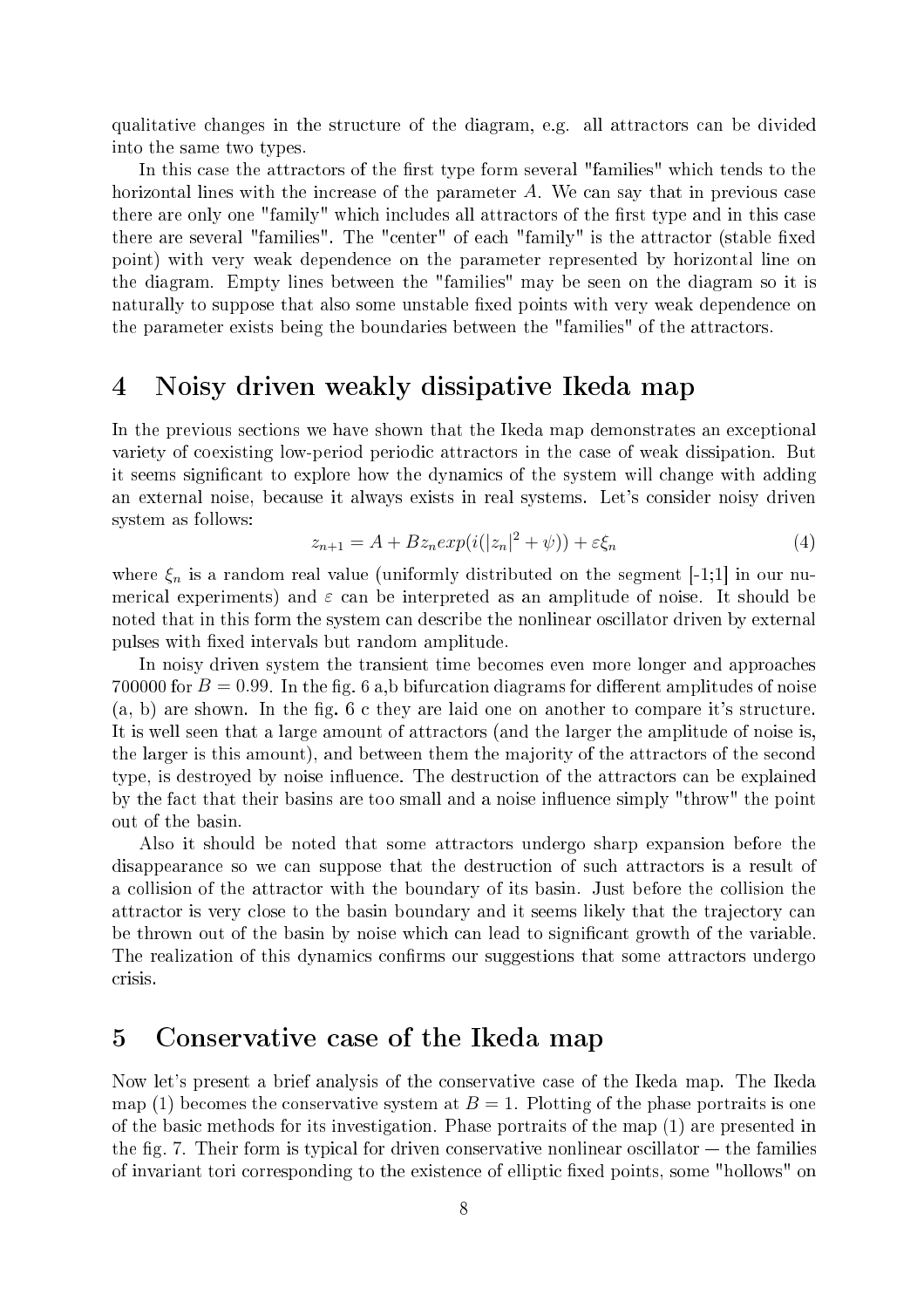

Figure 6: Bifurcation diagrams for the map (4) for various values of noise amplitude  $\varepsilon$ : a)  $\varepsilon = 0.005$ ; b)  $\varepsilon = 0.01$ ; c) three diagrams are plotted over each other: dark gray - $\varepsilon = 0.005$ ; light gray  $-\varepsilon = 0.01$ ; black - without noise.  $B = 0.99$ ;  $\psi = 0$ .

them corresponding to the hyperbolic (saddle) fixed points on the outside [1] and periodic islands surrounded by the domains of irregular dynamics, or the "chaotic sea", exist. It can be clearly seen that at some parameter values the "chaotic sea" exists not only outside, but also inside the periodic islands. Furthermore, structures that are typical for phase oscillations at nonlinear resonance [1] can be seen on the portraits.

For the investigation of the onservative system we propose a method of plotting of so-called "divergence chart" that in some sense is an analog to the chart of dynamical regimes for the conservative systems. The procedure of its plotting is as follows. For each point of  $(A, \psi)$  plane we choose a set of points in the phase space and fix the number of points that have stayed in the finite region of phase space after a big number of iterations (we use 15000 in numeric simulations). The different numbers of non-diverged points correspond to the different shadows of gray color. The comparison of "divergence chart"  $(fig. 8 b)$  and the chart of dynamical regimes for nearly conservative case  $(fig. 8 a)$  shows some correspondence between structures at the parameter plane. For example, the border of the domain where practically all points have gone to infinity in the conservative case orresponds to the haos border in dissipative system.

Now let's turn to the noisy driven conservative system (see (4) with  $B = 1$ ). On the "divergence charts" (fig. 9) noise destroys some small-scale structures, and the more noise amplitude is, the more large-scale structures are destroyed.

On the phase portraits in noisy driven systems (fig.  $10$ ), as we can predict, large-scale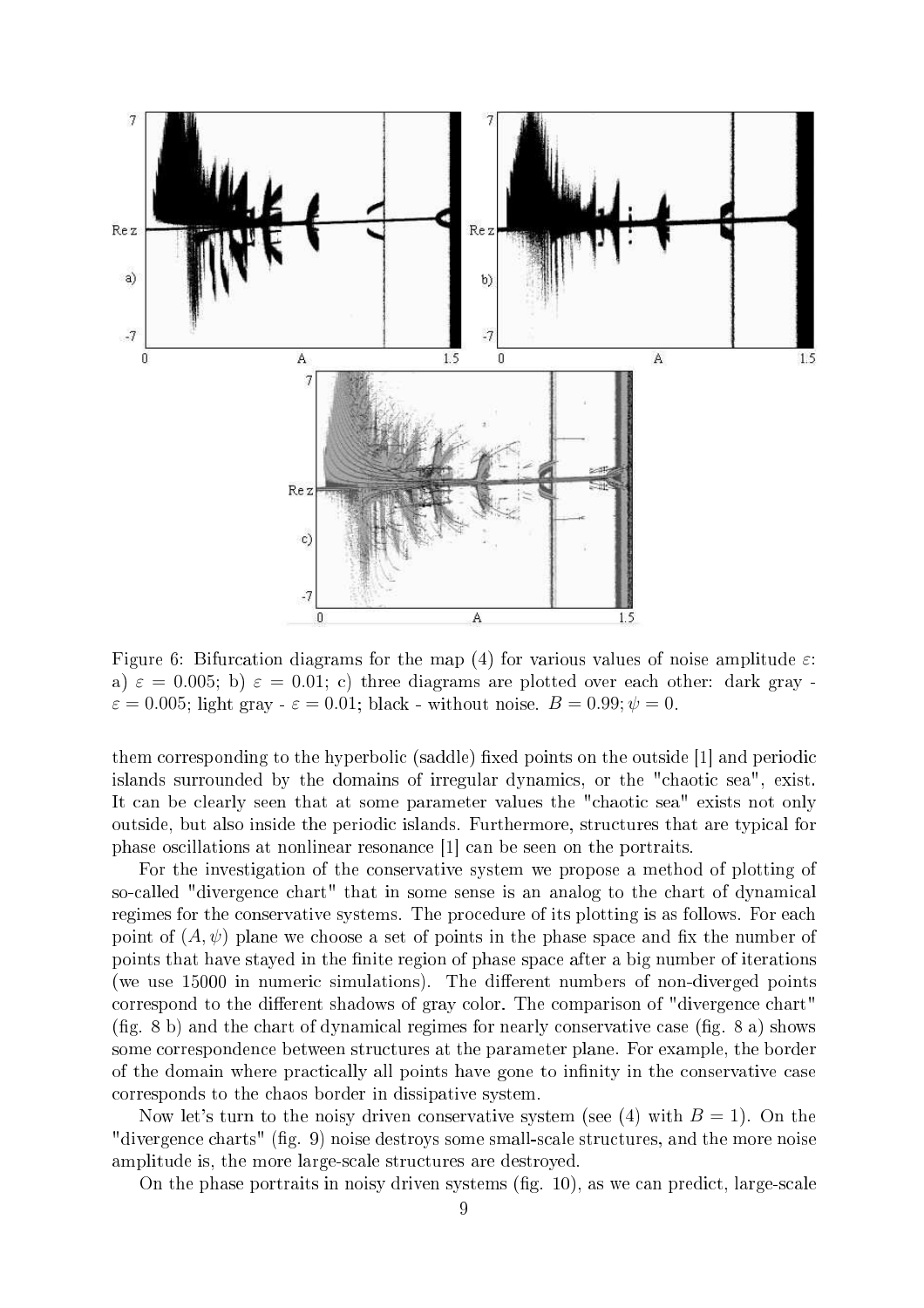structures destroys a little but in general stay unchanged, and more small structures



Figure 7: Phase portraits of the map (1) in the conservative case  $(B = 1)$ . Parameters: a)  $A = 0.3, \psi = 3\pi/2$ ; b)  $A = 0.2, \psi = \pi$ .



Figure 8: Chart of dynamical regimes for dissipative map (1) (a,  $B = 0.99$ ) and "divergence chart" for conservative map (1) (b,  $B = 1$ ). Table of correspondence of colors to the numbers of points that haven't gone to infinity is presented in fig. c. In fig. b transient time is equal to 15000 iterations.

destroy. It should be noted as a remarkable fact that phase portraits of noisy driven system at fixed parameter values can be significantly different (fig. 10 b, c). It can be explained as follows. If a point in phase spa
e lies near the separatrix bounding two domains with different dynamics, it can be "thrown" by noise influence from one domain to another so it will demonstrate different dynamics on further stages of evolution. So the more noise amplitude is the more wide is the band in which a dynamics of the point an be hanged.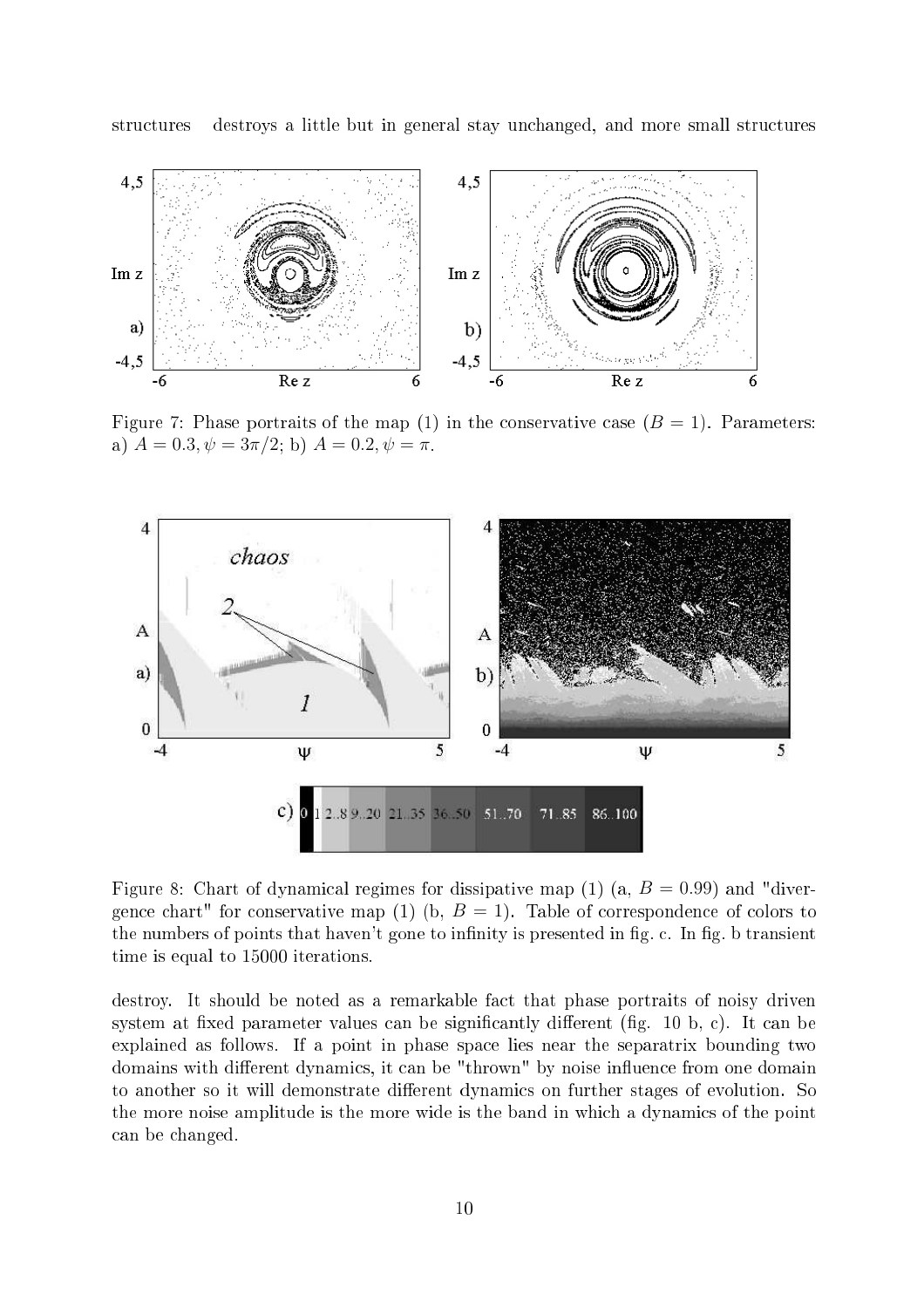

Figure 9: "Divergence charts" for map (4) at different values of noise amplitude: a)  $\varepsilon = 0.005$ ; b)  $\varepsilon = 0.01$ . Transient time is equal to 15000 iterations.



Figure 10: Phase portrait for map  $(1)$   $(a)$  and its different realization for map  $(4)$   $(b, c)$ with noise amplitude  $\varepsilon = 0.005$ . Parameters:  $A = 0.5; \psi = \pi/2; B = 1$ .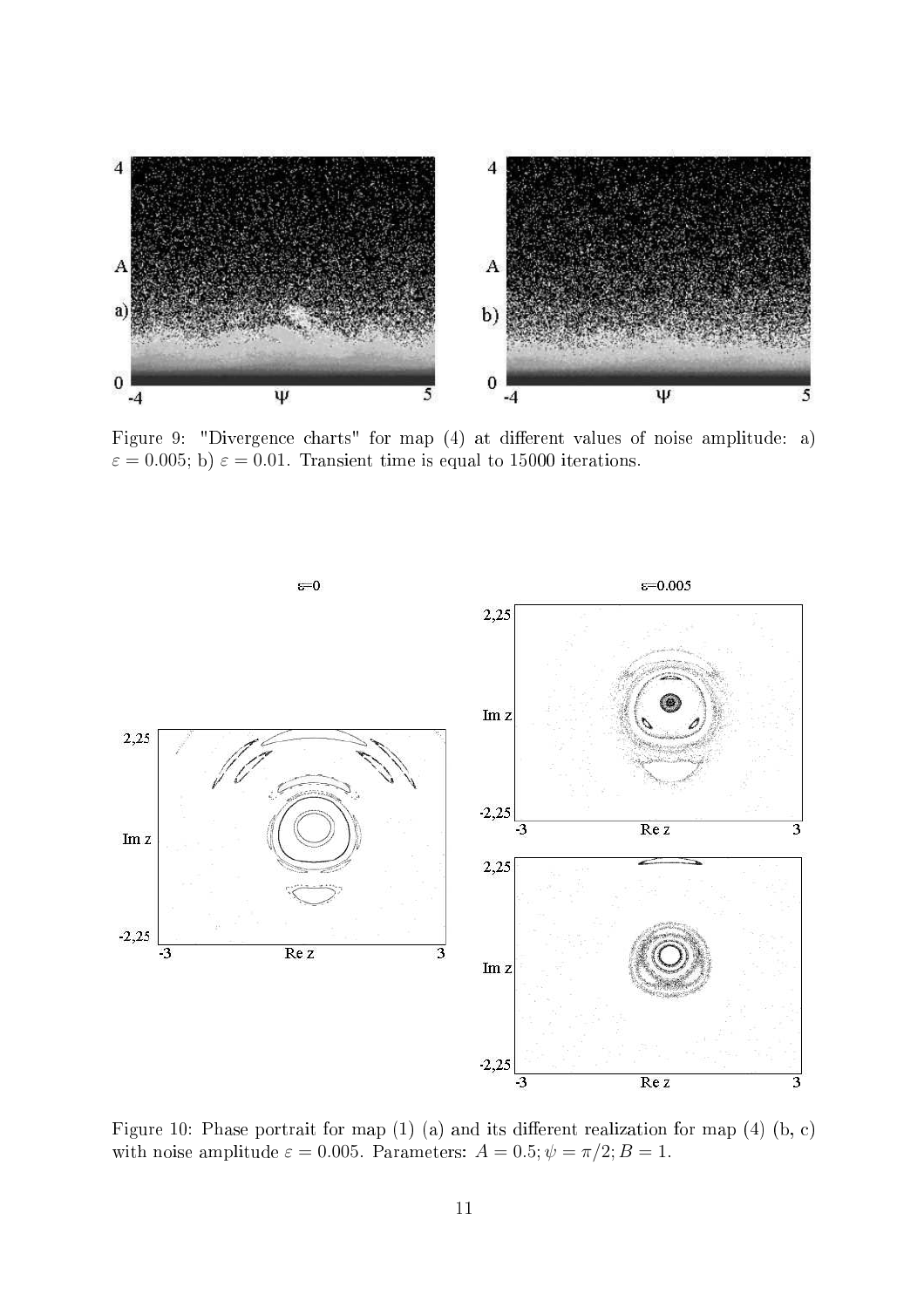#### **Conclusions** 6

Thus we have shown that the Ikeda map demonstrates a big number of coexisting periodic attractors in the case of weak dissipation and their number increase with the decreasing of dissipation. These attractors can be divided into two types with different structure and different length of the interval of the parameter A where they exist.

The sharp increasing of transient time has been revealed with the approaching of onservative ase. At the beginning of the transient pro
ess the system behavior is similar to onservative and in the end to dissipative one. Moreover, it should be noted that transient time depends essentially on the value of the parameter A.

Also the sensitivity of the weakly dissipative system to the external noise has been revealed: many of attractors are destroyed by the noise of rather small amplitude. It can be explained as follows. It is known that the noise effects the first stage of the evolution mu
h more then the stable regime, and the more dissipative the system is, the faster it "forgets" initial onditions. The system with very weak dissipation "remembers" initial conditions for a very big time, hence, an external noise influences on such systems more strongly.

At last, the new method for investigation the conservative case was proposed. It was shown that structures similar to typical for dissipative system arise at the parameter plane of onservative system. Also it was shown that the onservative Ikeda system demonstrates strong sensitivity to the noise influence.

The work was supported by Russian Foundation for Basi Resear
hes (grant 04-02- 04011 and 06-02-16773).

## Referen
es

- 1 G. M. Zaslavsky. Physi
s of Chaos in Hamiltonian Systems. (Imperial College Press, 1998).
- 2 L. E. Reichl. The Transition to Chaos in Conservative Classical Systems: Quantum Manifes-tations. (Springer-Verlag, 1992).
- 3 Feudel U., Grebogi C., Hunt B. R., Yorke J. A. Map with more than 100 oexisting low-period periodic attractors. Physical Review E. 54, no. 1 71-81 (1996).
- 4 Ikeda K., Daido H., Akimoto O. Opti
al turbulen
e: Chaoti Behavior of Transmitted Light from a Ring Cavity. Physi
al Review Letters. 45, 709-712 (1980).
- 5 A. P. Kuznetsov, L. V. Turukina, E. Mosekilde. Dynamical systems of different classes as models of the kicked nonlinear oscillator. International Journal of Bifuration and Chaos. 11, no. 4 1065-1078 (2001).
- 6 A. P. Kuznetsov, S. P. Kuznetsov, E. Mosekilde, L. V. Turukina. Two-parameter analysis of the scaling behavior at the onset of chaos: tricritical and pseudotri
riti
al points. Physi
a A. 300, 367-385 (2001).
- 7 E. Mosekilde. Topics in Nonlinear Dynamics. (World Scientific, 1996).